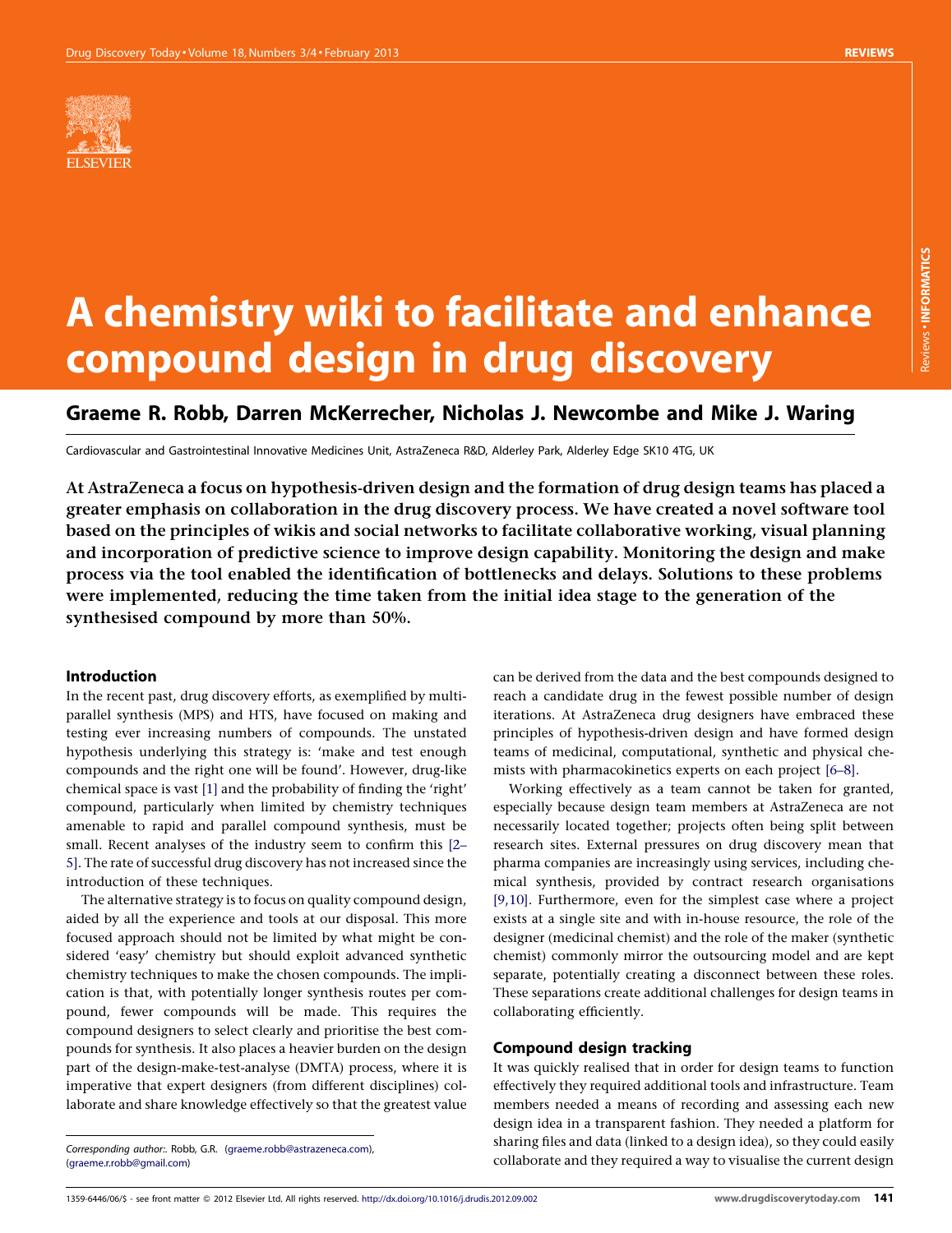[Edit]

#### **Azetidine-containing groups**

*Project aim: Improve hERG:GK potency ratio*

## **DBview link for ID=156**

| (xx/xx/xx)                                                                         | <b>Generic structure</b>     | <b>Rationale</b>                                                                                                                                                                                                                                                                                                                                                                                                                | Status/outcome                                                                                                                                  |
|------------------------------------------------------------------------------------|------------------------------|---------------------------------------------------------------------------------------------------------------------------------------------------------------------------------------------------------------------------------------------------------------------------------------------------------------------------------------------------------------------------------------------------------------------------------|-------------------------------------------------------------------------------------------------------------------------------------------------|
| HO.<br>Concept<br>DD/MM/YY<br><b>Started</b><br>DD/MM/YY<br>Completion<br>DD/MM/YY | $H_3C$<br>н<br>.CH,<br>lingo | Using property-based<br>matrix optimisation, we can<br>predict the multiparameter<br>technical profile of a given<br>set of compounds. Control<br>of logD should give good<br>properties, e.g. hERG,<br>Caco <sub>2</sub> and PK, Azetidine-<br>containing groups at the R2<br>position are predicted to do<br>this while being optimal for<br>potency (note: this is a<br>fabricated example, but<br>based on a real project). | $Priority = 1$<br>$Status =$<br>Analysis complete<br>$Chemist =$<br>Waring, M<br>Lead compound<br>from this set has<br>excellent<br>properties. |
| Example                                                                            |                              |                                                                                                                                                                                                                                                                                                                                                                                                                                 |                                                                                                                                                 |
| <b>Upload smiles</b>                                                               |                              |                                                                                                                                                                                                                                                                                                                                                                                                                                 | <b>Chemist comments</b>                                                                                                                         |

#### FIGURE 1

An example of a design idea as presented in the wiki environment. The various fields are completed within a template and hyperlinks are created to enable compounds or comments to be attached to this idea. Compound is AZD1092 [\[25\].](#page-6-0)

ideas and their progress. Previous work in this field has highlighted the benefits of having a single tool to manage the DMTA workflow [\[11–13\]](#page-6-0), of integrating data sources within a common interface [\[14,15\]](#page-6-0) and of capturing medicinal chemistry knowledge for future design [\[16,17\].](#page-6-0) While learning from these examples, we opted for a novel and flexible solution to fit exactly the requirements of design teams at AstraZeneca.

Web2.0 technologies [\[18\]](#page-6-0) and social media (as exemplified by Facebook, Wikipedia and Amazon) were deemed to offer the required features. These web-based solutions are transparent, always up-to-date, open for all users to view and contribute to, interoperative (i.e. they bring in data from multiple sources) and completely customisable (i.e. displaying the same data in various different ways to suit the task or purpose at hand). Moreover, by putting the tool at the heart of the process it was not seen as an overhead – something extra to be done and therefore neglected when time pressures were felt – but rather integral to the work, ensuring it remained useful and relevant. In terms of software development Web2.0 offers many advantages. There is no clientbased software to write or support, updates take place on the server and there is no requirement to roll out updates to individual users. Additionally, production and pre-production versions can be maintained in parallel and rapid software revisions can be tested and then implemented with minimal impact on the user.

The prototype tool created was named the Compound Design Database [\[19\]](#page-6-0). It repurposed the mediawiki technology (as used for Wikipedia; [http://www.mediawiki.org](http://www.mediawiki.org/)) to create design pages for each project. Simple templates were used to facilitate creation of

142 www.drugdiscoverytoday.com

new design ideas, where the designer could draw an example structure and enter details of their hypothesis. Chemoinformatics functionality was plugged into the wiki environment to provide true chemical structure understanding, rather than merely images. Molecular information was stored as SMILES. These were pasted directly or created by sketching molecules with the integrated java applet and the structure automatically displayed.

Initially projects simply used these pages as a focus for discussion and decision making. Keeping the open and inclusive nature of Web2.0, no user access restrictions were put in place – with all users free to contribute design to any project. The tool continued to evolve as projects used it, adding more fields to the template to capture the status of an idea and the priority as well as the ability to link files relevant to the design idea (Fig. 1). Utilising the architecture that underlies the wiki, the information was extracted from these pages and turned into a useable database. This greatly enhanced the potential of the tool and the ability to add lists of potential compounds for each design was added. Each compound could then have various metadata added, including date of creation, whether or not it already existed in the AstraZeneca compound collection (or similarity to its closest neighbour) and notes for synthesis such as reagent availability. Links were made to other databases and tools using molecular structure (encoded as a hash) as the unique key. This freed us from a reliance on any particular common language or technology between databases or tools. All relevant data were presented to the user or linked from a single hub, enabling informed decision-making [\(Fig.](#page-2-0) 2 for details of how the Compound Design Database is connected to other systems).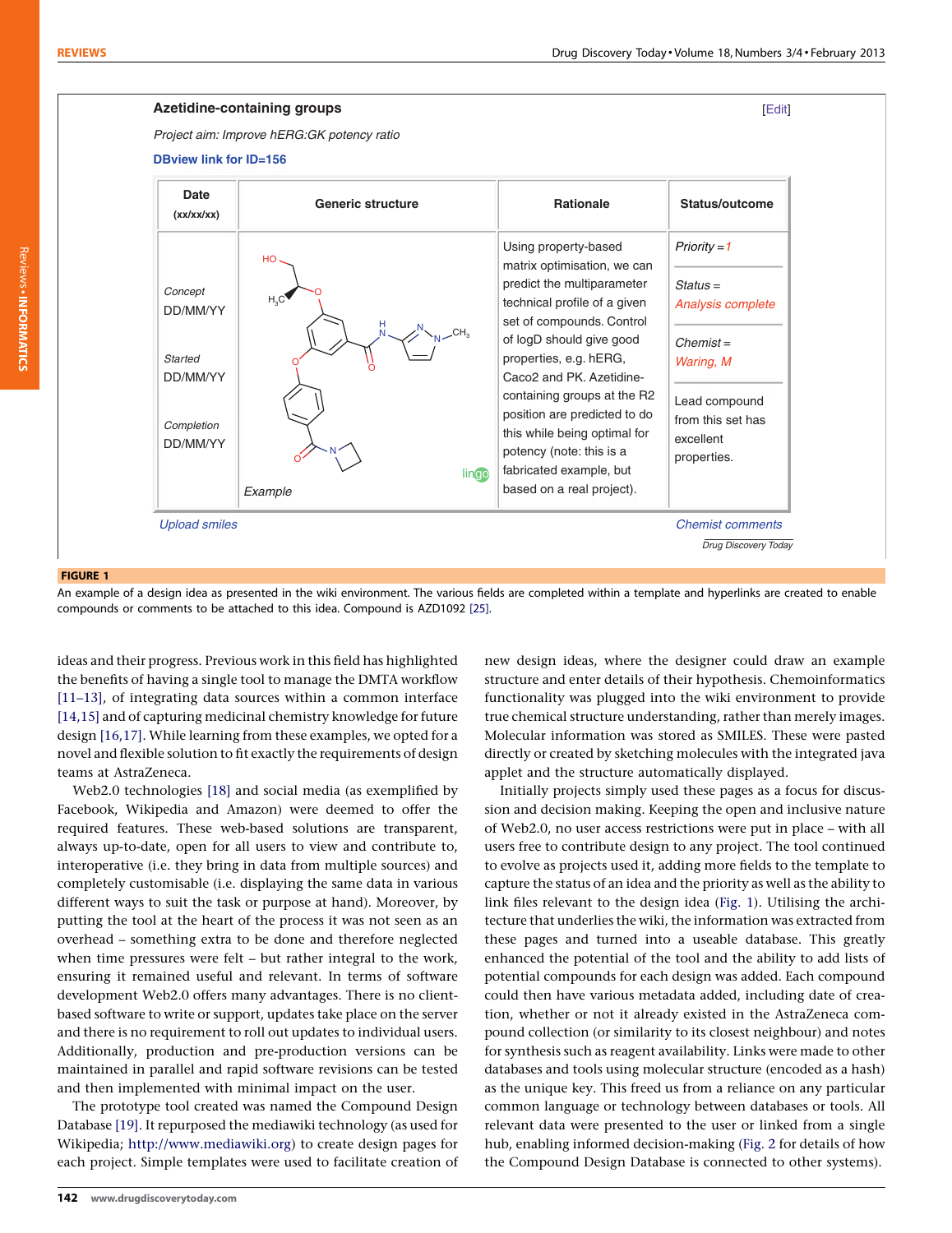Reviews -

Reviews . INFORMATICS INFORMATICS

<span id="page-2-0"></span>

#### FIGURE 2

Information flow for the Compound Design Database (CDD) showing how data are collected from various sources and remixed in a variety of ways for output.

## Enhancing compound design capability

It was quickly recognised that an opportunity existed to exploit this database containing new, and potentially soon-to-be-made, compounds further. Additional computational tools were brought to bear and predicted properties were computed for all compounds using robust global QSAR models, using AstraZeneca's C-Lab platform [\[20–22\].](#page-6-0) Other validated local QSAR models were used on a project-by-project basis to predict more properties of interest. Various 3D structural techniques were automatically run on compounds from the database, including protein docking and

| View home   documentation   phpMyAdmin   logout<br>reset<br>click the<br>button to restore the initial model view |                                    |                    |                    |                                    |                                      |                    |                      |
|-------------------------------------------------------------------------------------------------------------------|------------------------------------|--------------------|--------------------|------------------------------------|--------------------------------------|--------------------|----------------------|
| <b>Results</b>                                                                                                    |                                    |                    |                    |                                    |                                      |                    |                      |
| Next 20<br>Prev 20<br>First<br>Last                                                                               |                                    |                    |                    |                                    |                                      |                    |                      |
|                                                                                                                   | <b>Bookmarks</b><br><b>Results</b> |                    | <b>SimpleQuery</b> |                                    | LingoQuery                           | <b>ExpertQuery</b> | <b>Description</b>   |
| records 1 - 8 of 8                                                                                                |                                    |                    |                    |                                    |                                      |                    |                      |
|                                                                                                                   | ID <sub>1</sub>                    | Docking<br>Score 1 | QSAR<br>pEC50 1    | QSAR<br>$logD \uparrow \downarrow$ | More<br>Calc's $\uparrow \downarrow$ | Warnings 1         | For<br>Synthesis 1   |
|                                                                                                                   | GKA-0156-0001<br>$\bullet$         | $-11.62$           | 7.34               | 1.6                                | C-Lab                                | Ν                  | Υ                    |
|                                                                                                                   | GKA-0156-0002                      | $-11.56$           | 7.94               | 1.5                                | C-Lab                                | Ν                  | Υ                    |
|                                                                                                                   | GKA-0156-0003<br>$\circledcirc$    | $-10.85$           | 7.03               | 1.5                                | C-Lab                                | N                  | Y                    |
|                                                                                                                   | GKA-0156-0004<br>⊚                 | $-9.56$            | 6.11               | 1.6                                | C-Lab                                | Ν                  | Υ                    |
|                                                                                                                   | GKA-0156-0005<br>$\circledcirc$    | $-11.09$           | 8.12               | 1.9                                | C-Lab                                | Ν                  | Υ                    |
|                                                                                                                   | GKA-0156-0006<br>$\odot$           | $-9.48$            | 6.59               | 2.1                                | C-Lab                                | Y                  | Y                    |
| astex                                                                                                             | GKA-0156-0007<br>⊚                 | $-10.95$           | 7.17               | 2.0                                | C-Lab                                | Ν                  | Y                    |
|                                                                                                                   | GKA-0156-0008<br>$\circledcirc$    | $-11.25$           | 6.92               | 1.6                                | C-Lab                                | Ν                  | Υ                    |
| Prev 20<br>Next 20<br>First<br>Last                                                                               |                                    |                    |                    |                                    |                                      |                    |                      |
|                                                                                                                   |                                    |                    |                    |                                    |                                      |                    | Drug Discovery Today |

#### FIGURE 3

An example of a custom view showing predicted properties and 3D visualisation of docking into the protein structure. Hyperlinks provide access to additional information.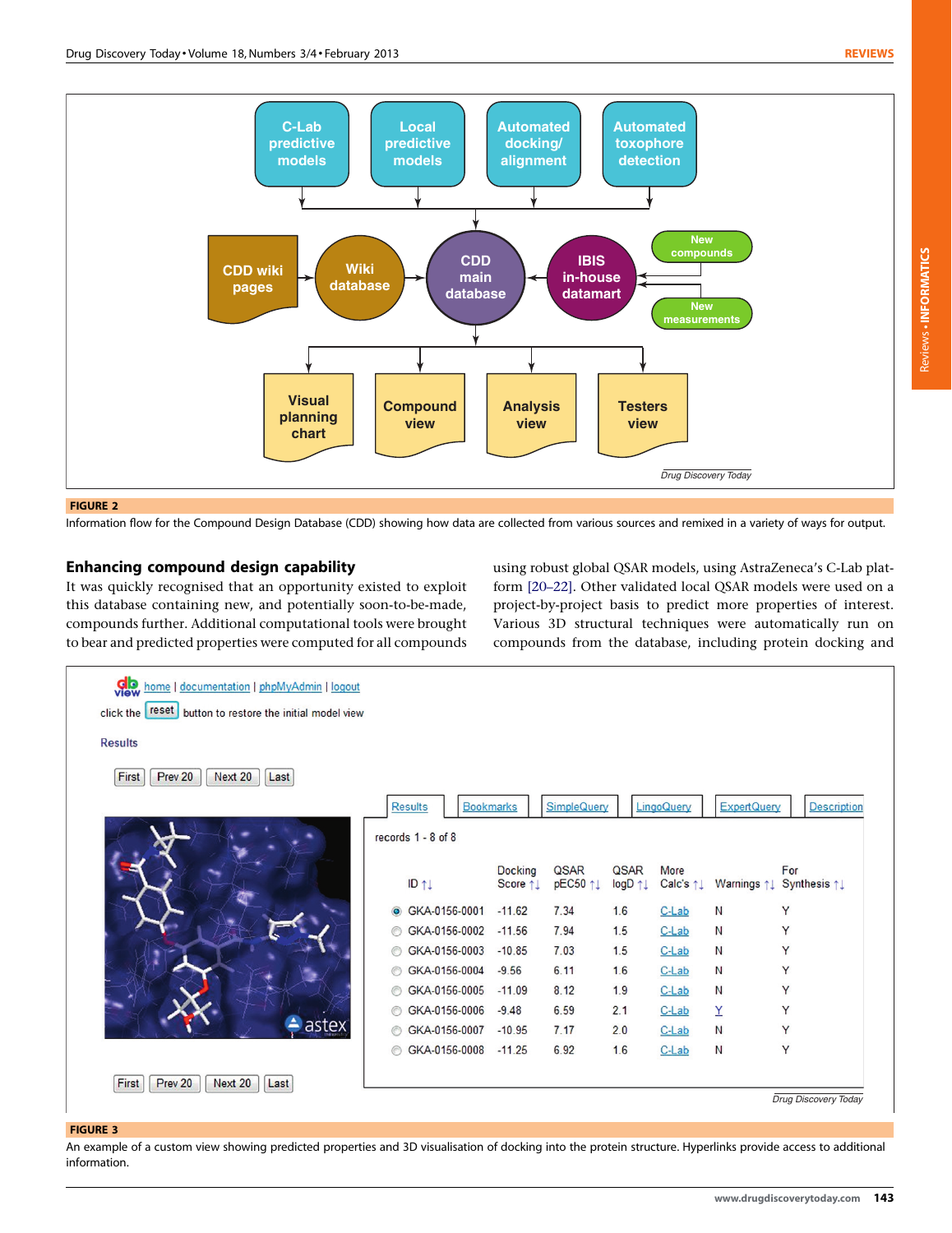pharmacophore similarity, with a new view to aid visualisation of the results. Custom views were created, based on a project's needs, to view the crucial information required to support decision making. [Fig.](#page-2-0) 3 shows a typical view for a project where key predicted properties are presented for a set of virtual compounds and the compounds can be visualised docked into the protein structure. The design team uses all these data to help prioritise compounds and aid decision-making, for example prioritising compounds based on favourable protein-docking or superior predicted potency. Final decisions are recorded by flagging de-prioritised compounds as 'not for synthesis'. Ultimately, for synthesised compounds, the measured potency and other data were added (in another custom view). This facilitated analysis and the testing of the original design hypothesis.

One of the more effective additions to the tool was an automatic toxic substructure scan. It is well recognised that the pharmaceutical industry as a whole faces the challenge of predicting toxic outcomes early [\[23,24\]](#page-6-0). From various data sources and the wide expertise within AstraZeneca a list of chemical substructures known to be associated with toxic outcomes was collated. As newly designed compounds were added to a design idea they were compared against this list and if a match was found it was flagged up to the user with a brief description of the evidence and some ideas about how to avoid the problem (where known). In this way potentially toxic compounds were flagged up to the design team well in advance of synthesis, enabling informed decisions to be made on progression and possibly avoiding costly attrition later.

#### Visual planning

The data collected from all the design ideas on a project could be remixed and presented in a variety of ways. One of the most useful viewswas a visual progress chart. This enabled users to viewthe 'live' design ideas on the project (i.e. new ideas, those with decisions pending and those that were progressing through to synthesis and testing). There were originally four status categories displayed: new, in design, synthesis/testing and complete. They were shown as four columns of a table. Only the most recently completed ideas were displayed; the remainder (and a fifth category: parked) were archived, although they could be accessed if required. Each design idea was represented by an entry, detailing summary information for the idea: its name, example structure (on mouse hover), priority, number of associated compounds and a hyperlink through to the full description in the wiki. Later the progress chart was expanded to include additional options to colour-code the chart (e.g. by chemical series, by priority or by time spent at the current status level – useful for identifying slow-moving ideas).

Other views were also constructed, including a 'chemists view', to help the laboratory chemists see which compounds had been prioritised for synthesis, and (via a separately written piece of software) a 'testers view', where assay test requests could be made easily for real and virtual compounds – and testers could extract lists of compounds to be plated out for each assay run. Export to other programs for further data visualisation and analysis was also supported.

#### Tracking design practice

With the use of the Compound Design Database established, it became possible for us to track various aspects of a project's design

portfolio and of individual design ideas as they progressed – including the ability to look at averages and trends across and between projects. An improvement activity was then set up to identify suboptimal behaviours and processes, and to implement solutions.

One of the initial changes made was to the visual progress chart. Some additional stages to the process were identified that would trigger actions from team members. The 'design' category was split into two stages: 'in design' and 'design locked' (as shown in [Fig.](#page-4-0) 4); the latter category being a signal to the chemistry team to investigate the synthetic route and order all reagents that could have a long lead time. This successfully eliminated one source of wasted time between design and synthesis. The 'synthesis/testing' category was also split into 'work in progress' and 'synthesis complete'; with the latter being added to enable the tool to track more clearly whether a design hypothesis was in synthesis or in testing. [Fig.](#page-4-0) 4 shows an example progress chart and [Table](#page-4-0) 1 summarises the different status identifiers and the activities associated.

An early finding that led from measuring lead time was that many of our design ideas took much longer than expected to be realised. For one project, half of all design ideas took 27 weeks or more to become actual compounds. This was not a failing of synthetic chemistry but rather it was found that some ideas spent weeks, having been fully worked up by the design team, waiting in a queue before being actioned. It was rationalised that, on these projects, the rate of design was outpacing the rate of synthesis and a backlog was created. This was seen as undesirable because the latest data were not being incorporated into these designs and many designs were never actioned despite a significant design input. Conversely, there were some projects where design ideas were realised quickly. Surprisingly, on further investigation, this was also found to be undesirable because the overall quality of designs going forward was assessed to be lower to keep up with a high rate of synthesis (in terms of knowledge derived from each compound) – with increased pressure on the design team to keep pace with the synthesis rate.

#### More-efficient design

A mismatch between the capacity in 'make' and the capacity in 'design' is wasteful and undesirable. To face the challenge of a backlog in design the concept of a design inventory was introduced (i.e. a limit was put on the number of different design hypotheses that should be in active design at any one time). The limit for each project was determined as a function of the synthesis rate per design hypothesis for that project, plus some additional capacity to anticipate expected attrition. Thus the limit for 'in design' was set to the current weekly rate of synthesis plus 3.0 (rounded up to the nearest integer) and, similarly, the limit for 'design locked' was set as rate plus 1.5 (rounded up). Effectively, the design ideas were 'funnelled' towards the capacity of the synthesis resource. A lower limit in 'design locked' was also enforced to ensure at least one design hypothesis was fully prepared at all times and ready to be pulled into synthesis. In this way, the rates of design and synthesis were synchronised.

Finally, the imposed limits were exposed in the visual progress chart to make the recommendations clear to all on the project. Visible warnings were presented for projects breaching the limits. So that ideas were not limited and innovation was not stifled, no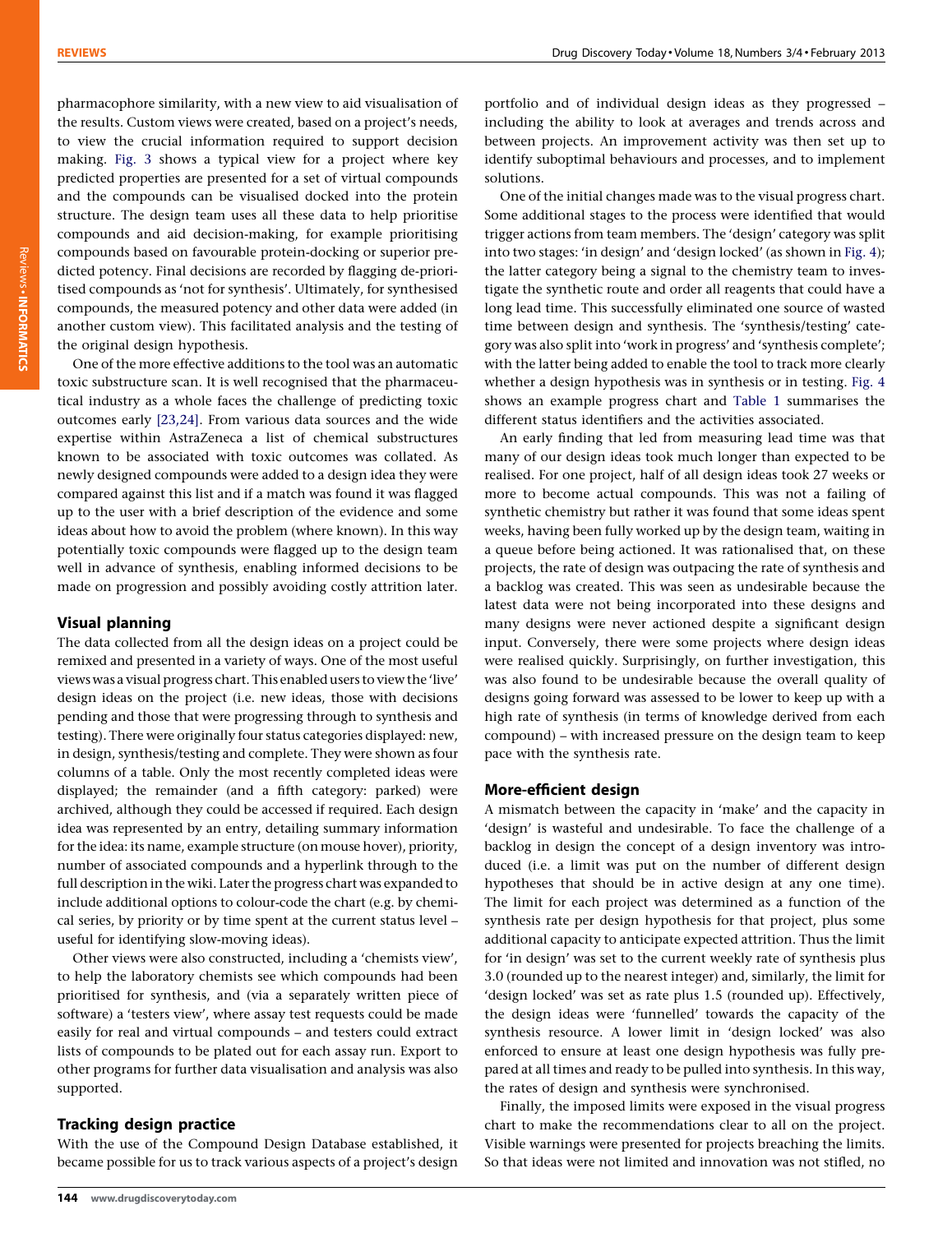<span id="page-4-0"></span>

#### FIGURE 4

An example progress chart, built from the design ideas contained in the Compound Design Database. Each coloured box represents a design idea with colouring by user-defined categorisation (in this example by defined substructure types). The numbers that append each design idea name indicate how many compounds have been registered versus the total assigned to that idea.

limits were set for 'new' design ideas, although design activity was limited on these ideas until they had progressed to 'in design'.

The introduction of a design inventory had an enormous impact on the time taken from initial idea to compound in the bottle. [Fig.](#page-5-0) 5 shows three representative projects that were active before and after these changes came into effect. Project 3 is an example of a project where, owing to multistep synthetic routes, the throughput of 'make' was limited and, owing to the rate of design exceeding that of make, a long delay had come into being before design ideas could be progressed into synthesis. It can be clearly seen that the time

taken in the latter time period is greatly reduced and so the time from initial idea to compound synthesised is less than half that of the previous situation. The application of this principle not only benefits a 'slow' project buthas clear benefits for all projects running at the time. Note that this is not thought to be solely a consequence of the length of time these projects had been running; new projects in the portfolio in the latter time period showed similar mean times for design (data not shown).

The challenge of low quality design, where the rate of synthesis outstrips the rate of design, was also confronted. In simple terms,

TABLE 1

| Description of status indicators used in the visual progress chart                                                        |  |  |  |  |  |
|---------------------------------------------------------------------------------------------------------------------------|--|--|--|--|--|
| <b>Activity</b>                                                                                                           |  |  |  |  |  |
| Hypothesis stated in outline, design team makes decision to progress based on merits of the hypothesis.                   |  |  |  |  |  |
| Hypothesis developed, supporting information gathered, potential compounds suggested.                                     |  |  |  |  |  |
| Hypothesis and specific compounds approved by design team, synthesis team begin investigation of route and reagents.      |  |  |  |  |  |
| Active synthesis in progress.                                                                                             |  |  |  |  |  |
| All synthesis completed, testing of compounds proceeding.                                                                 |  |  |  |  |  |
| All testing completed, design team have analysed the results and made decisions (including generation of new hypotheses). |  |  |  |  |  |
|                                                                                                                           |  |  |  |  |  |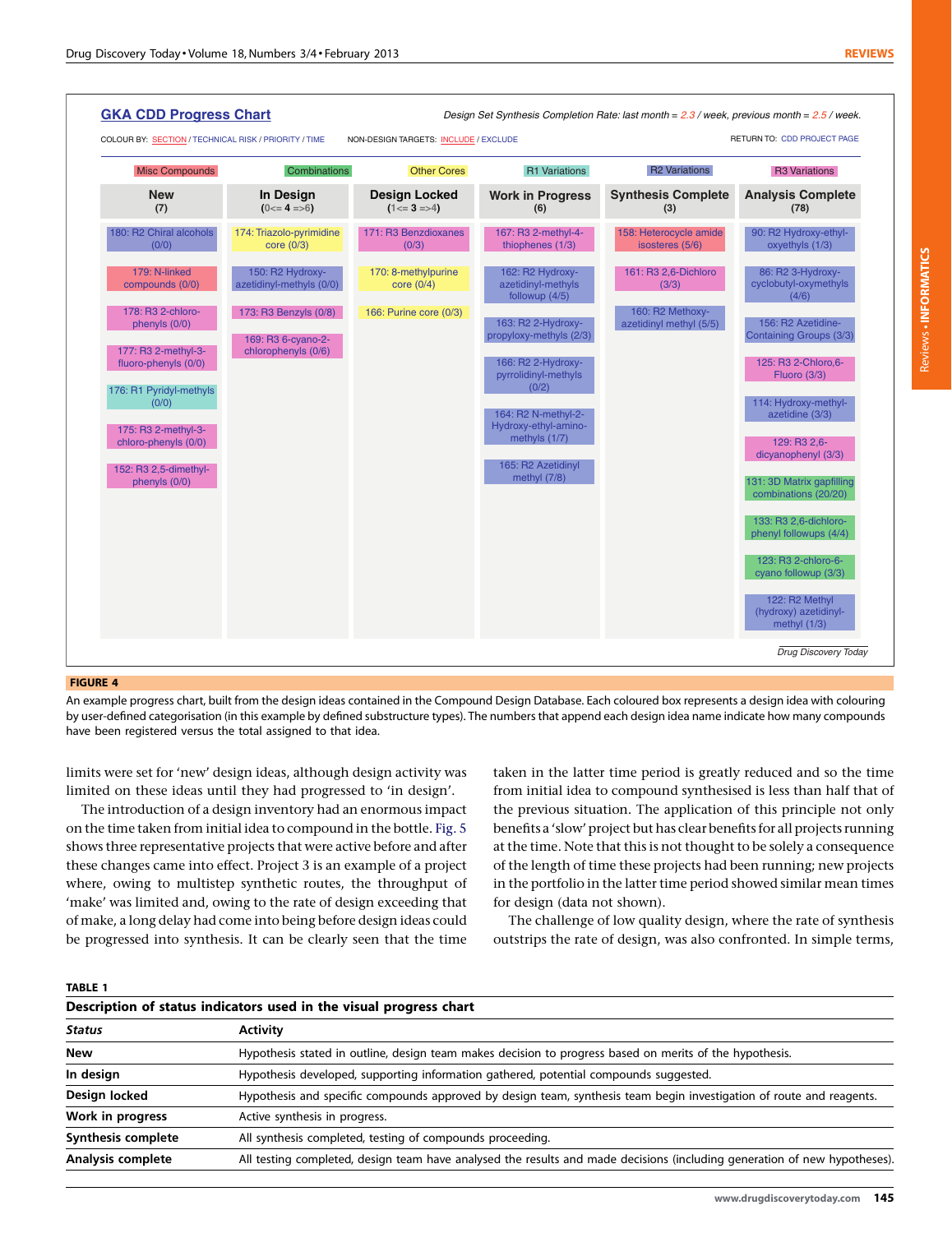<span id="page-5-0"></span>

#### FIGURE 5

The mean number of calendar days for 'design' (D) and 'make' (M) per design hypothesis for three representative projects. Two 12-month periods are shown with the former being before implementation of improvement projects and the latter being after improvements became embedded.

one can imagine reducing the resource in synthesis to equalise the design and make rates. This was deemed to be undesirable on the project at the time. One can also imagine increasing the number of designers on the project to increase the rate of design. The formation of design teams addressed this to an extent, but resource here was still limited. The solution arrived at was to block out sufficient time in the calendar every week solely for the purpose of analysing the latest data and designing new compounds. By protecting this time and preventing meetings from being booked, the existing designers were able to be more productive and thus achieve higher design quality overall.

#### Reception and legacy

Tools that are perceived to regulate the inherently creative process of drug design can understandably meet resistance from potential users, particularly if they are 'imposed' upon end users. By contrast, the Compound Design Database grew up initially within a small number of projects because they had a need for it. In general, design teams warmly adopted the tool and it continued to evolve in response to these users.

Adoption outside the initial user-group was driven by word of mouth and so the Compound Design Database found positive response from many users. Again the flexibility of the system enabled it to evolve to suit local practices and procedures. Although many people liked it, resistance was met from users who struggled with some of the less user-friendly aspects of the system, in particular the necessity to edit design ideas using wiki markup and the reliance on SMILES for molecular representation. During this phase the use of the Compound Design Database was never mandatory, but it did find use across many projects and multiple R&D sites within AstraZeneca.

Having demonstrated its effectiveness the potential of the tool was clearly recognised. However, the infrastructure underpinning the tool was deemed unsuitable for long-term support. As such, a more robust successor tool was created based on the same

philosophy, but using the Django toolkit ([http://www.djangopro](http://www.djangoproject.com/)[ject.com\)](http://www.djangoproject.com/). The successor tool, named Design Tracker, is significantly more robust than the Compound Design Database and is now standard for use on all drug discovery projects at AstraZeneca and, along with design teams and hypothesis-driven design, the use of Design Tracker is an integral part of how chemistry design operates at AstraZeneca today.

#### Concluding remarks

Herein the creation of a novel software tool to support collaboration, transparency and data-sharing for compound design in drug discovery is reported. The tool is an essential component of a new way of working, where the emphasis is on hypothesis-driven design through the formation of collaborative design teams.

The software, inspired by wikis and social networks, employs the principles of Web2.0 to create an open-access, highly flexible tool, able to consume data from multiple sources and present slices of these data in meaningful ways to a variety of user roles.

The importance of the visual progress chart for viewing and managing workload and rate of work across disciplines has been emphasised. The use of the tool to track work practises and identify suboptimal parts of the process has also been described.

The concept of a design inventory was introduced to working practices and this has been shown to prevent time wasted at the design stage and to have greatly reduced the time taken to realise design ideas as compounds in the bottle. Similarly the issue of lowquality, under-design was tackled by enshrining time in the schedules solely for the analysis of new data and new design. Together with separate improvements of the 'test' process the time taken for each DMTA cycle to complete has been greatly reduced, enabling more design iterations in the same period of time while simultaneously maintaining orimproving the quality of compound design.

Within the lifetime of a project, DMTA represents just one contributory sub-process towards delivering a successful proof of concept and, ultimately, a drug. So far there has been insufficient